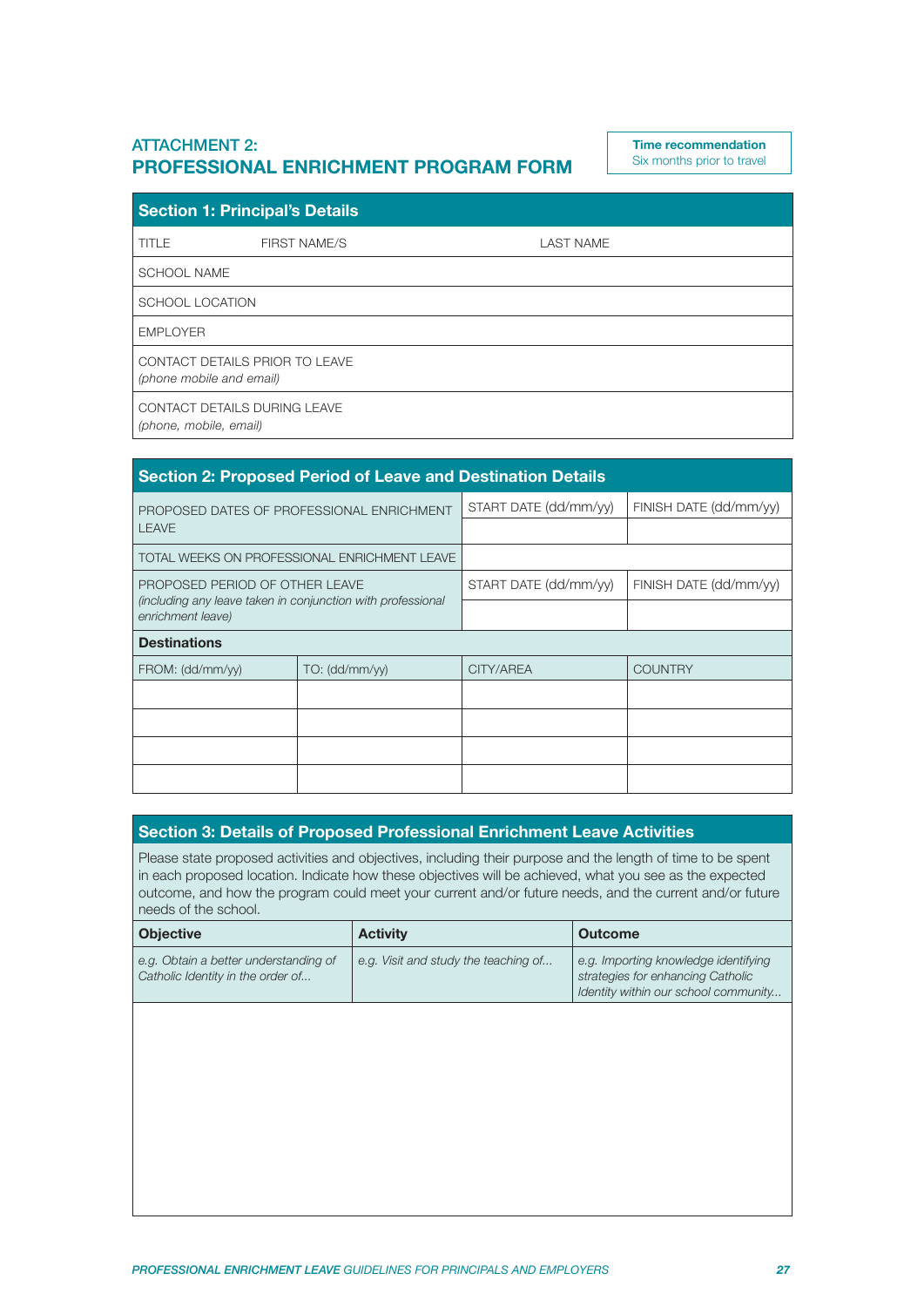| <b>Section 4: Proposed Travel and Cost Details</b>                                                              |               |
|-----------------------------------------------------------------------------------------------------------------|---------------|
| Please list all relevant costs related to travel and your proposed professional enrichment leave program below: |               |
| TRAVEL INCLUDING AIRFARES, HIRE CARS                                                                            | \$            |
| REGISTRATION / CONFERENCE / SEMINAR / COURSE                                                                    | $\mathcal{F}$ |
| <b>ACCOMMODATION</b>                                                                                            | \$            |
| ESTIMATED MEALS AND INCIDENTALS<br>(ATO determination of reasonable travel allowance rates)                     | \$            |
| <b>INSURANCE COST</b>                                                                                           | \$            |
| OTHER COSTS                                                                                                     | \$            |
| <b>TOTAL</b>                                                                                                    | \$            |

| <b>Section 5: Replacement Staff During Leave</b>                              |  |
|-------------------------------------------------------------------------------|--|
| Please list proposed arrangements to cover school<br>commitments during leave |  |

| <b>Section 6: Principal's Passport Details</b>                             |  |
|----------------------------------------------------------------------------|--|
| COUNTRY OF ISSUE                                                           |  |
| PASSPORT NO.                                                               |  |
| <b>EXPIRY DATE</b><br>(should be more than six months from date of return) |  |

| <b>Section 7: Co-traveller/s Details</b>         |  |
|--------------------------------------------------|--|
| 1. FULL NAME/S                                   |  |
| PASSPORT DETAILS (country of issue and number)   |  |
| CONTACT DETAILS WHILE TRAVELLING (email, mobile) |  |
| 2. FULL NAME/S                                   |  |
| PASSPORT DETAILS (country of issue and number)   |  |
| CONTACT DETAILS WHILE TRAVELLING (email, mobile) |  |